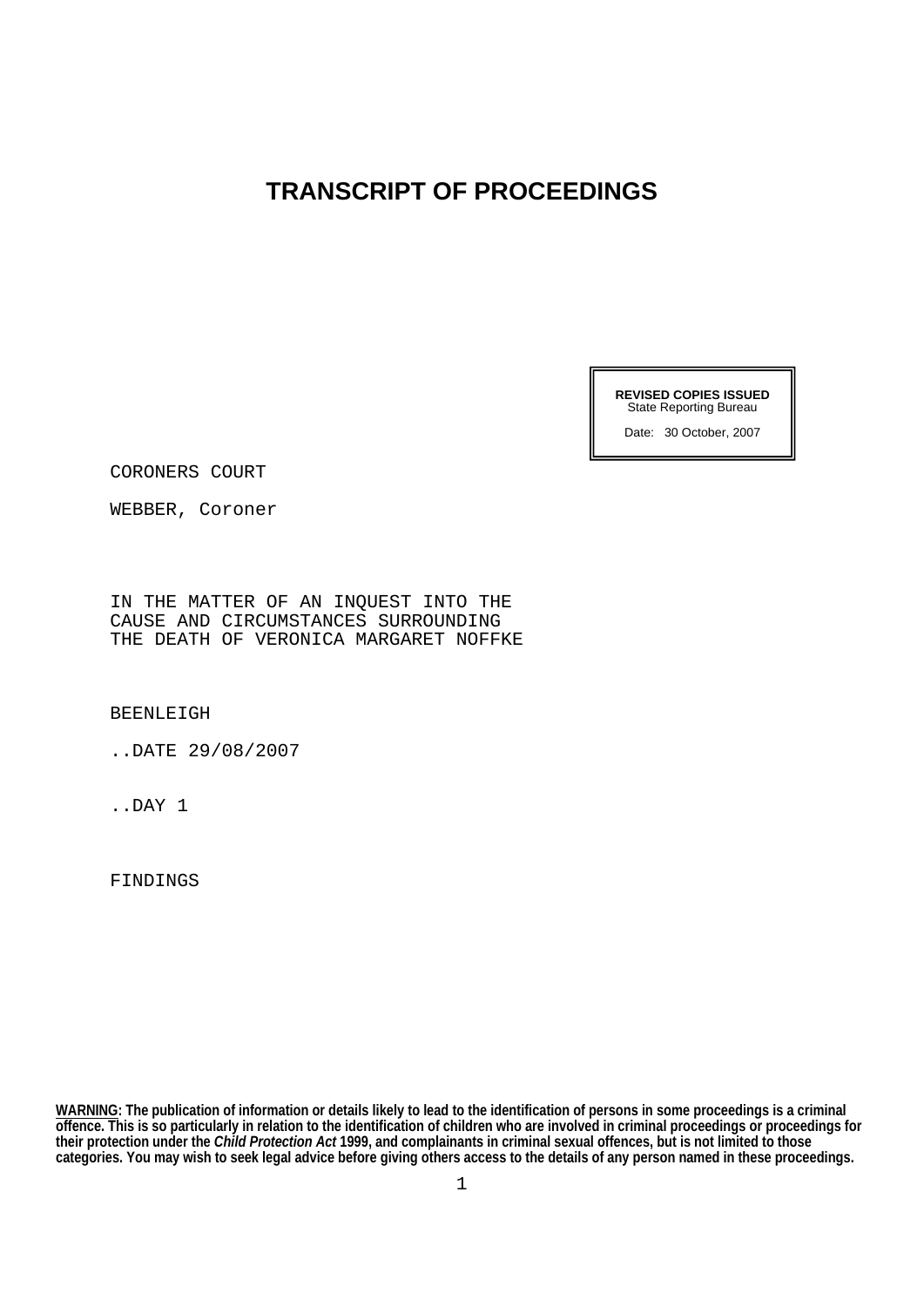29082007 D.1 T1-2/RC(MARO) M/T BEEN-02 (Webber, Coroner) This is a hearing to deliver the findings in relation to the inquest of Veronica Margaret Noffke. Well, what I intend to do this morning, is I intend to read my findings into the record. We will then arrange for transcripts to be made and a copy of the transcript of those findings will be supplied to the family, to the prosecution and also to the medical services who were represented by Crown Law.

This is an inquest into the circumstances of the death of Veronica Margaret Noffke. The purpose of the inquest is to find as far as practical the identity of the deceased person, how the person died, when the person died, where the person died and what caused the person to die. The Coroner must not include in the findings any statement that a person is or may be guilty of an offence or should be liable for something. A Coroner may, where appropriate comment on anything connected with the death that relates to public health or safety, the administration of justice or ways to prevent deaths from happening in similar circumstances in the future.

The Coroner's written findings must be given to the family of the person who died, as well as to each of the parties appearing at the inquest.

**50**  Veronica Margaret Noffke was a 73 year old female born on the 19th of November 1931. On the 29th of April 2005 the ambulance services transported her to the Logan Hospital believing she was suffering a severe asthma attack. At the time of admission she had a cardio reparatory arrest and was

> 2 FINDINGS **60**

**30** 

**40** 

**20** 

**10**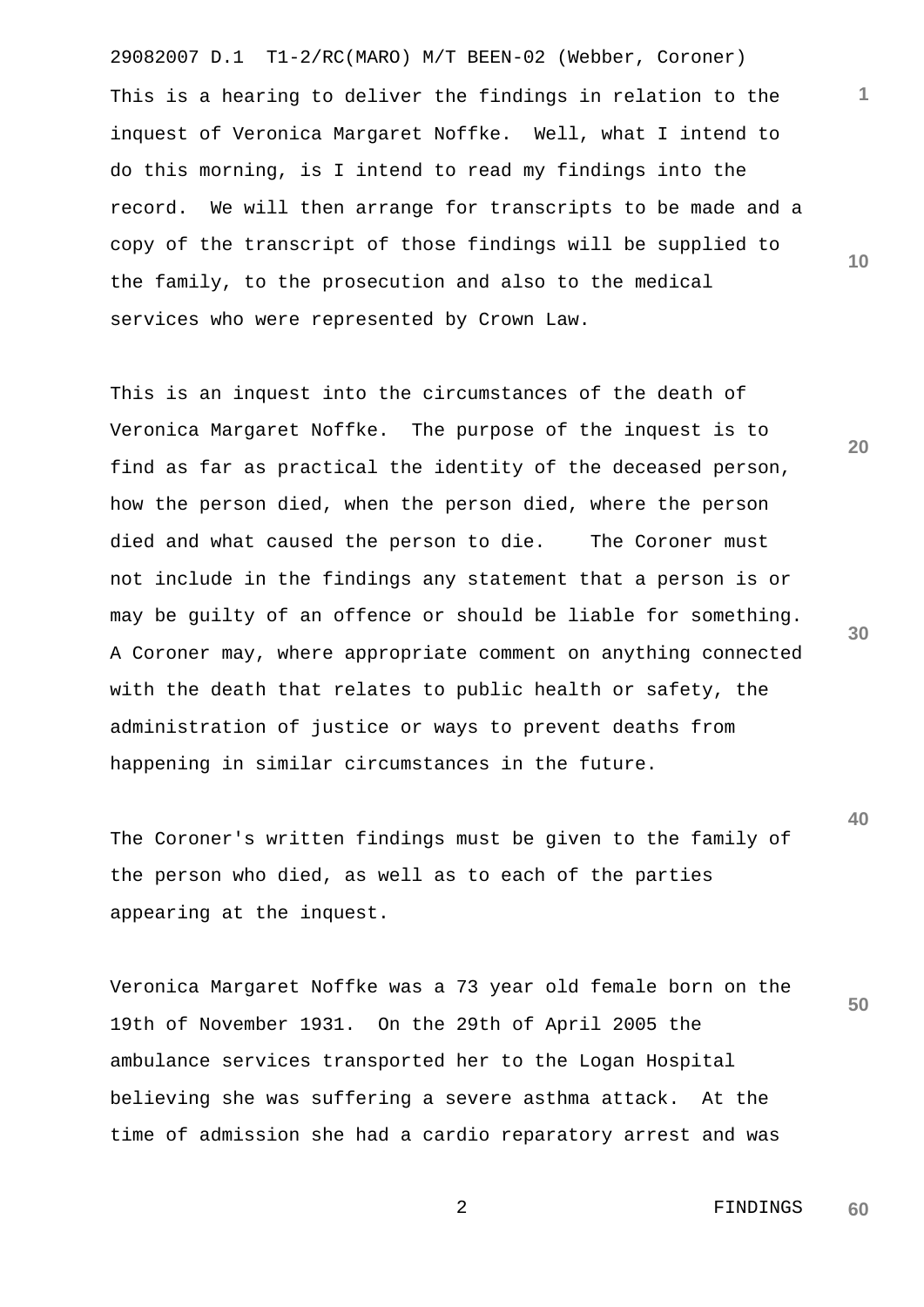29082007 D.1 T1-2/RC(MARO) M/T BEEN-02 (Webber, Coroner) **10**  resuscitated and was then admitted to the intensive care unit and ventilated. She remained sedated until the 9th of May, when she was transferred from the intensive care unit to the coronary care unit and she then passed away at 5.36 a.m. on the 10th of May.

A total of 14 statements were tendered at the inquest. They included nine medical reports, with eight of the witnesses being called to give evidence. Detective Furlong provided to the inquest a summary of his investigations and the preparation of his report.

The medical evidence was that Dr Katherine Hoonan, who was the medical specialist on duty when Mrs Noffke was admitted on the 29th of April 2005, her initial assessment of Mrs Noffke was that she was very unwell. Her breathing was inadequate and she was in respiratory distress and was unable to talk. Her chest was silent on osculations, indicating little air movement in her lungs. Investigations revealed a respiratory acidosis at levels indicating respiratory failure.

There was also concerns of heart attack as she presented with an acute heart condition. She was then transferred to the intensive care unit for on-going management.

Dr Worsvold was one of the - one of a number of doctors who attended to Mrs Noffke during her stay in the intensive care unit. His assessment was that she was very sick and a very unwell patient, and, during his shifts he would carry out any **30** 

**20** 

**1**

**50**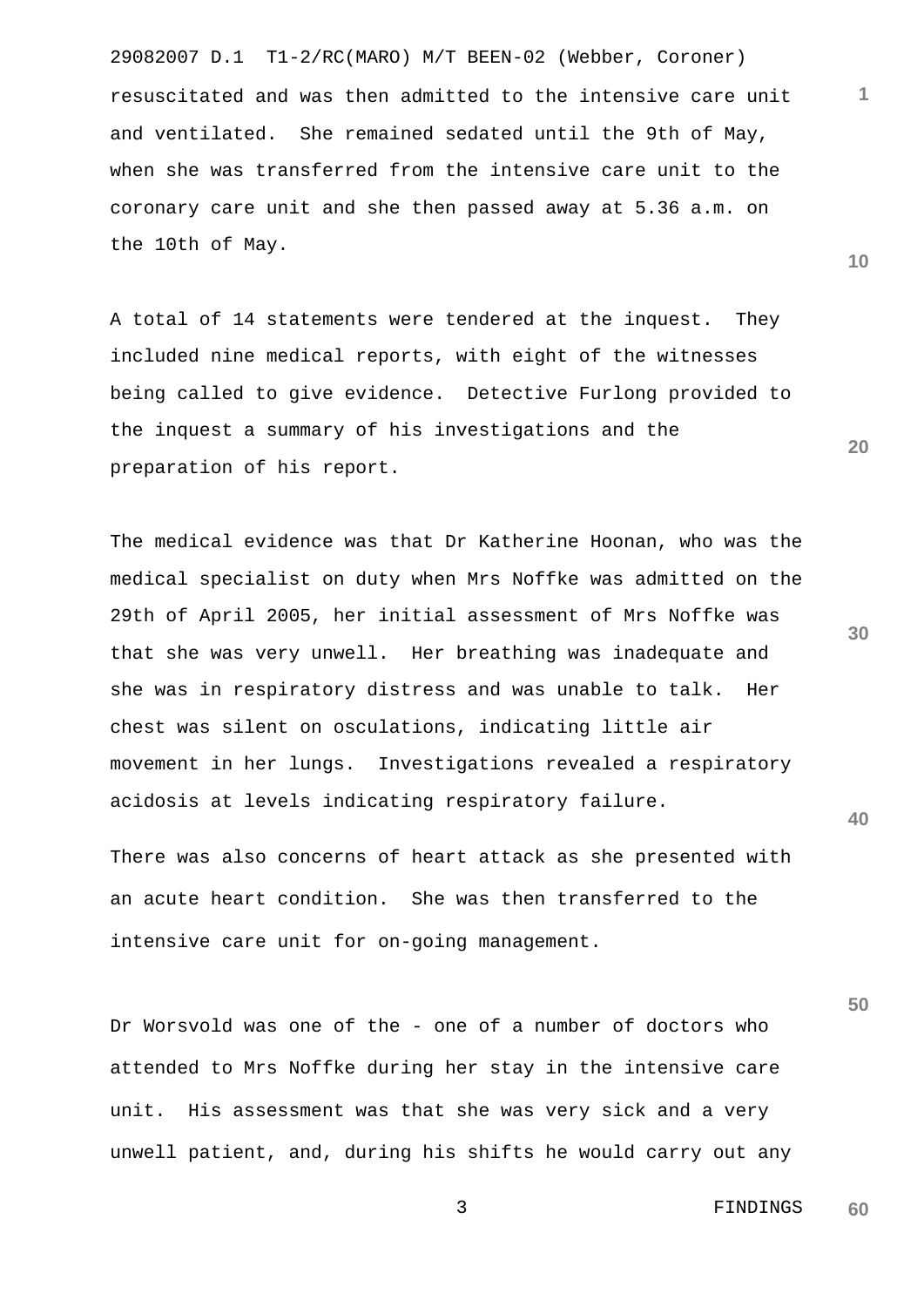29082007 D.1 T1-2/RC(MARO) M/T BEEN-02 (Webber, Coroner) instructions from the on-call specialist consultant. These included blood tests, chest X-ray, CT scans, ultra sounds. The CT scans of the chest included dye to look for dots in the lungs and stated that the CT scans showed no bleeding into the brain.

By the 7th of May, her respiratory function had improved to the point where she was excavated and was able to maintain adequate breathing. On the 9th of May, as I stated, she was transferred to the coronary care unit. Dr Barry was the night medical registrar on the 9th of May, and following a discussion with Dr Worsvold, a review of Mrs Noffke found her to be stable and it was safe and appropriate to transfer her from the intensive care unit to the coronary care unit and she outlined that the difference in these units was that in the intensive care unit, the care was a one on one situation, but the coronary care unit, that was a two on one situation. She then familiarised herself with Mrs Noffke's history and carried out an examination. She said there was no complaint of pain by Mrs Noffke and she started her on medication for blood pressure.

Early on the 10th of May, she reviewed Mrs Noffke as her blood pressure had fallen. Steps were taken to address the situation and after 15 minutes her blood pressure normalised and she started to feel better. Some two and a half hours

**10** 

**1**

**20** 

**30** 

**40**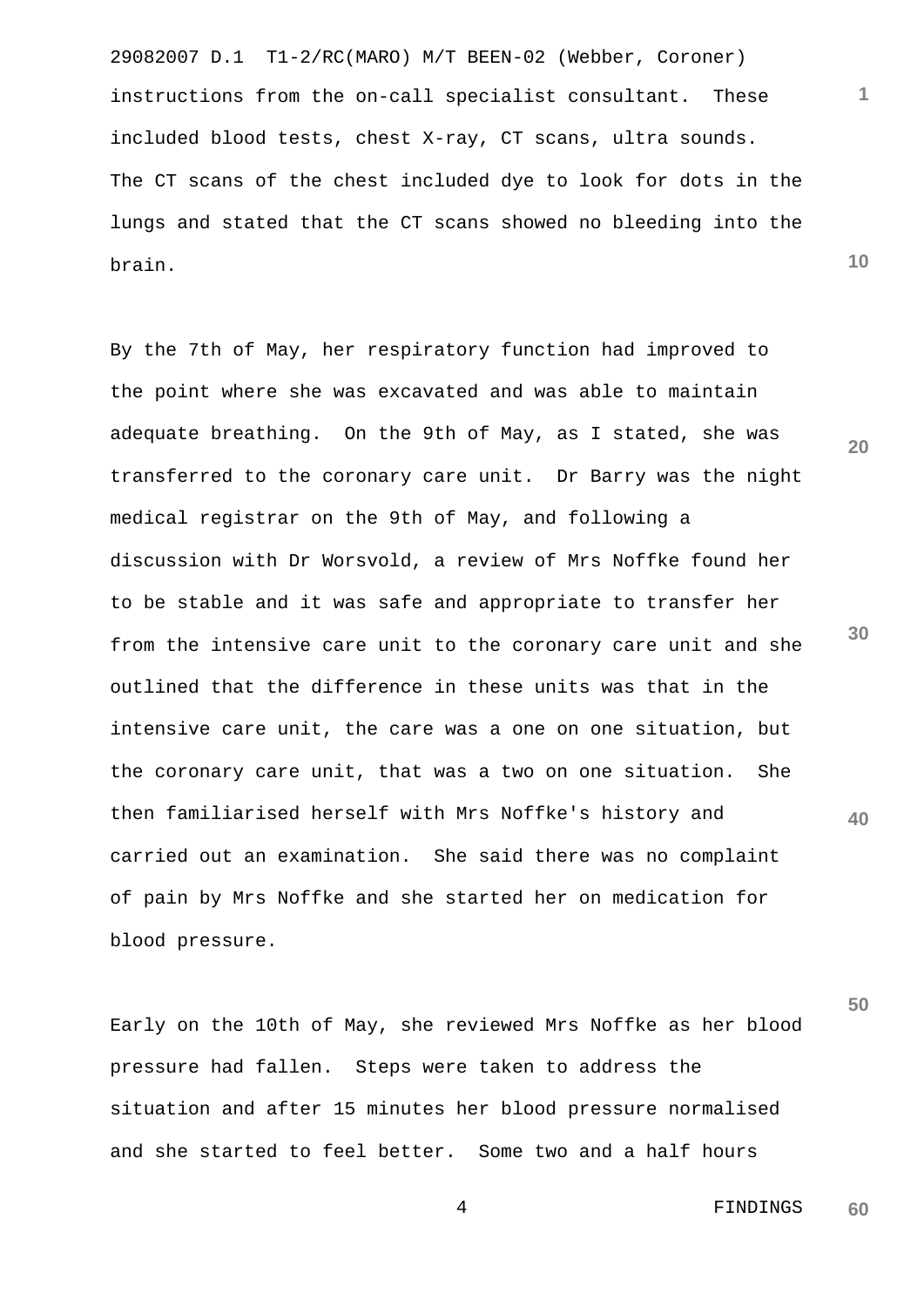29082007 D.1 T1-2/RC(MARO) M/T BEEN-02 (Webber, Coroner) **1 10 20**  later, she was again called to review Mrs Noffke, as she was feeling unwell and was cold, clammy and distressed. She was experiencing breathing problems and was given more oxygen. Following advice from the on-call physician, a further medication was administered. After some 45 to 60 minutes her heart rate decreased, she maintained reasonable blood pressure, her breathing rate decreased and her colour improved. She was not distressed, but she said she still felt unwell.

After attending to other admissions, Dr Barry returned and finding a deterioration in her condition, commenced arrangements to return Mrs Noffke to the intensive care unit. It was then noted that Mrs Noffke had cardio respiratory arrested. An arrest code was called and after extensive and unsuccessful attempts to resuscitate, all attempts were ceased at 5.36 a.m.

Dr Barry stated that she could not recall any bruising and it was not unusual for patients coming from the ICU to have bruising. She said clinical bruising - clinical bleeding and bruising was more likely due to the body mass, with the use of wide needles to find their marks and the anti-coagulant on board making the blood thinner.

> 5 FINDINGS **60**

**30** 

**40**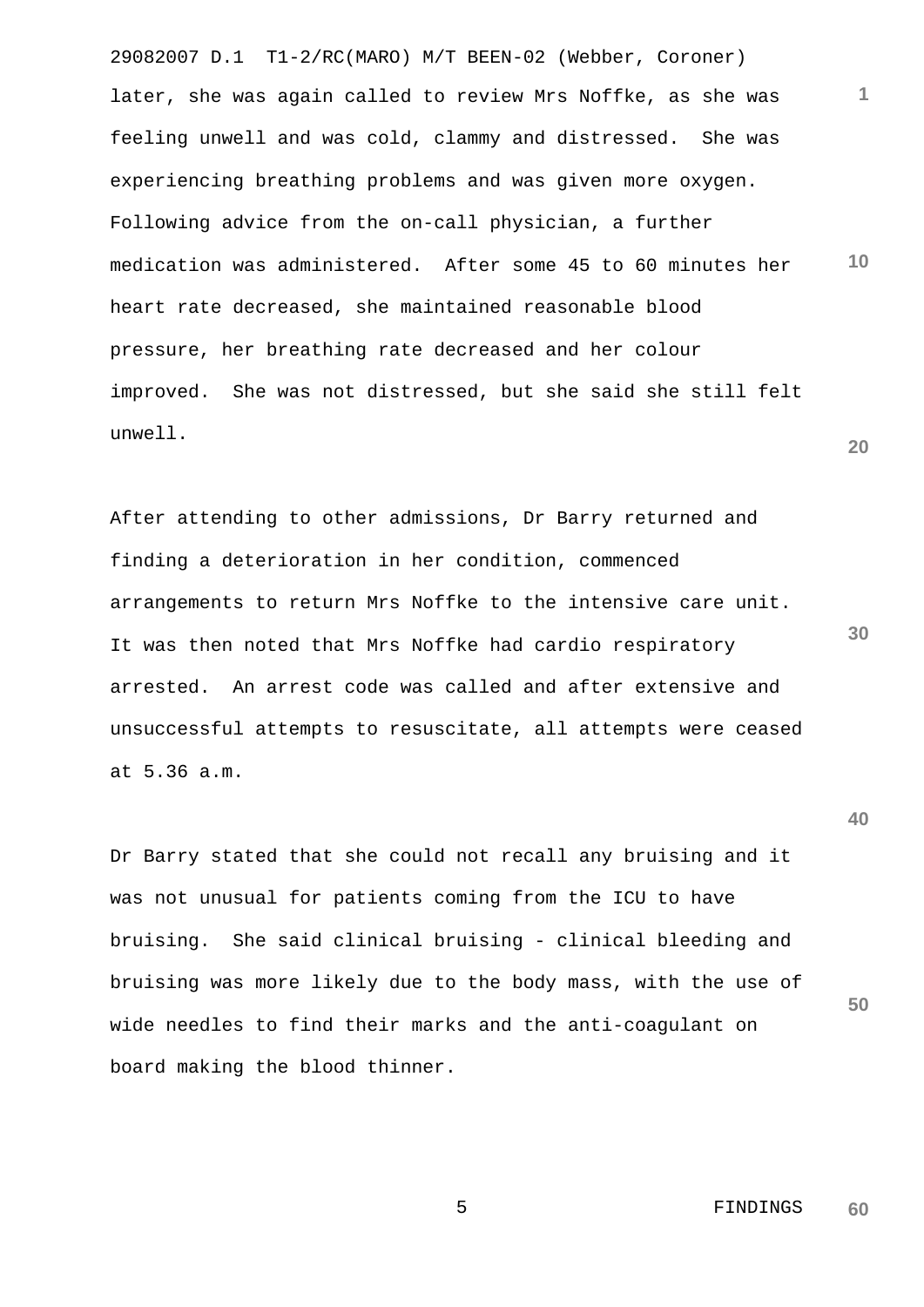29082007 D.1 T1-2/RC(MARO) M/T BEEN-02 (Webber, Coroner) **1 10 20**  She stated she had examined her on two occasions and that the low blood pressure and bleeding was something considered during one examination. She stated Mrs Noffke was awake, she made no mention of pain and no masses could be felt or detected. She further stated that there was no indication of any definitive internal bleeding. Her evidence was that the administering of three different types of anti-coagulant and medication all together was quite normal. She stated, "It increases anti-coagulant effect and was appropriate".

Dr Williams was the forensic pathologist who performed the autopsy. She stated that the most remarkable finding was the extensive bruising, with the cause most likely resulting from a tendency to bruise. She stated that bleeding was in the abdominal cavity, but could not discover any cause or reason for the bleeding. She said there were no perforations and nothing obvious. Her assumption was that there was a slow ooze within the body, which could not be detected.

She stated the underlying cause of bleeding related to the anti-coagulant medication and that from the reports attached to her findings, although rare, there can be complications with anti-coagulant treatment. She stated that the loss of blood had contributed to Mrs Noffke's death. She also stated that Mrs Noffke was a lady with a past medical history including hypertension, previous cellula vascular accidents

**30** 

**40**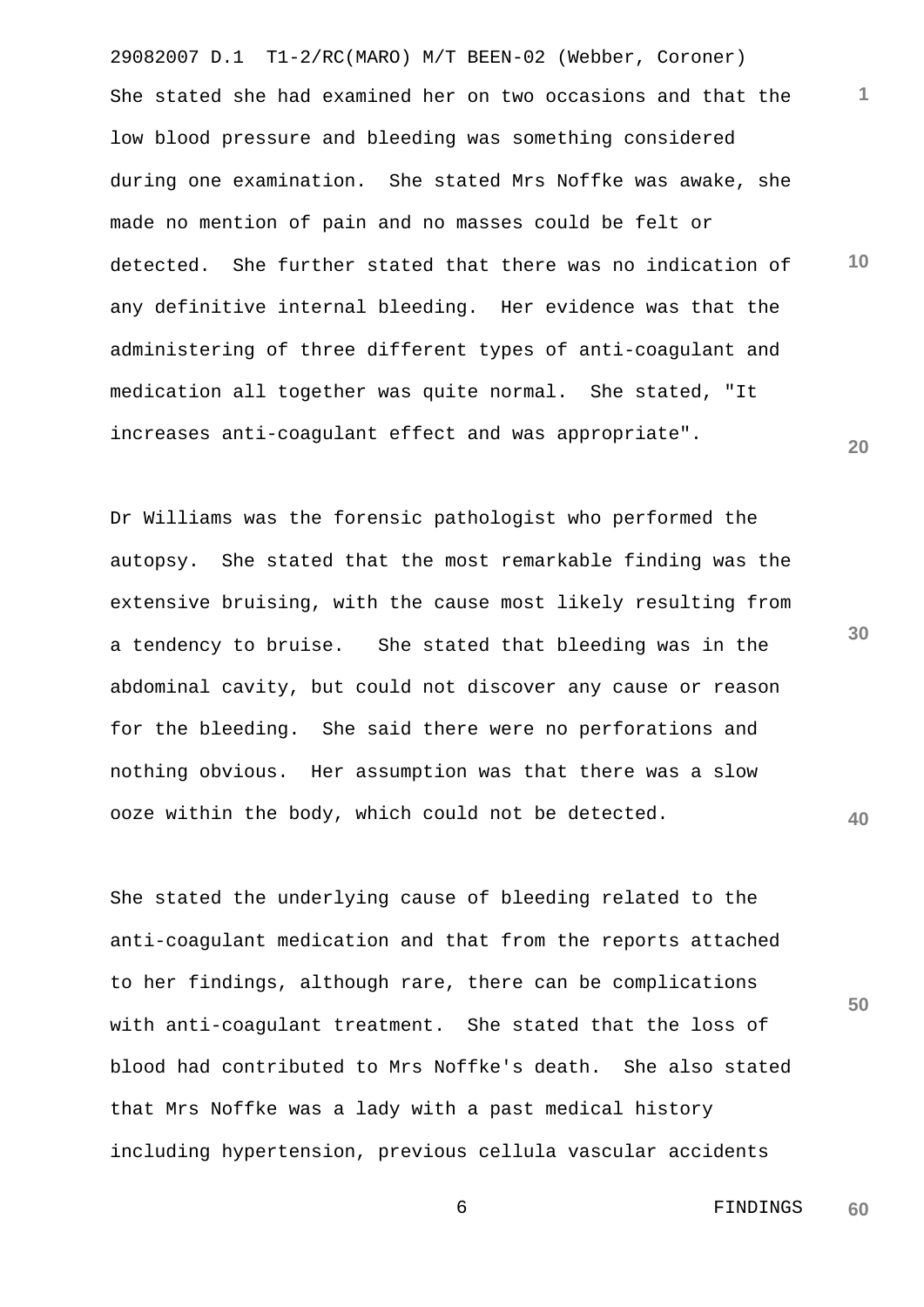29082007 D.1 T1-2/RC(MARO) M/T BEEN-02 (Webber, Coroner) and chronic obstructive airway disease. These were significant conditions that would have placed an extreme workload and strain on her heart.

Dr Culliford, a forensic medical officer stated that as a result of information received through Dr Malkay, who examined Mrs Noffke and was concerned that the bruising that had not be adequately explained and his concerns that the episode of trauma may have contributed to her death. She carried out an examination and agreed the bruising had not been adequately explained in the cause of death stated or the death certificate, although an autopsy would confirm the cause of death.

**40 50**  Dr Culliford's assessment was that Mrs Noffke was suffering severe heart disease and that the anti-coagulants were seeking to address the situation associated with the person when the person was not moving, and to prevent blood clots on the lungs. She stated the administration of the medication was a juggling game. It had to be high enough to be effective and low enough not to be ineffective. Her assessment was that the administration of the anti-coagulant medication was appropriate. She continued that a person in a generally deteriorated state had no support system and that you may see more bruising in seriously ill patients that had nothing to do with anti-coagulants and that someone with heart failure can

**30** 

**1**

**10** 

**20** 

 7 FINDINGS **60**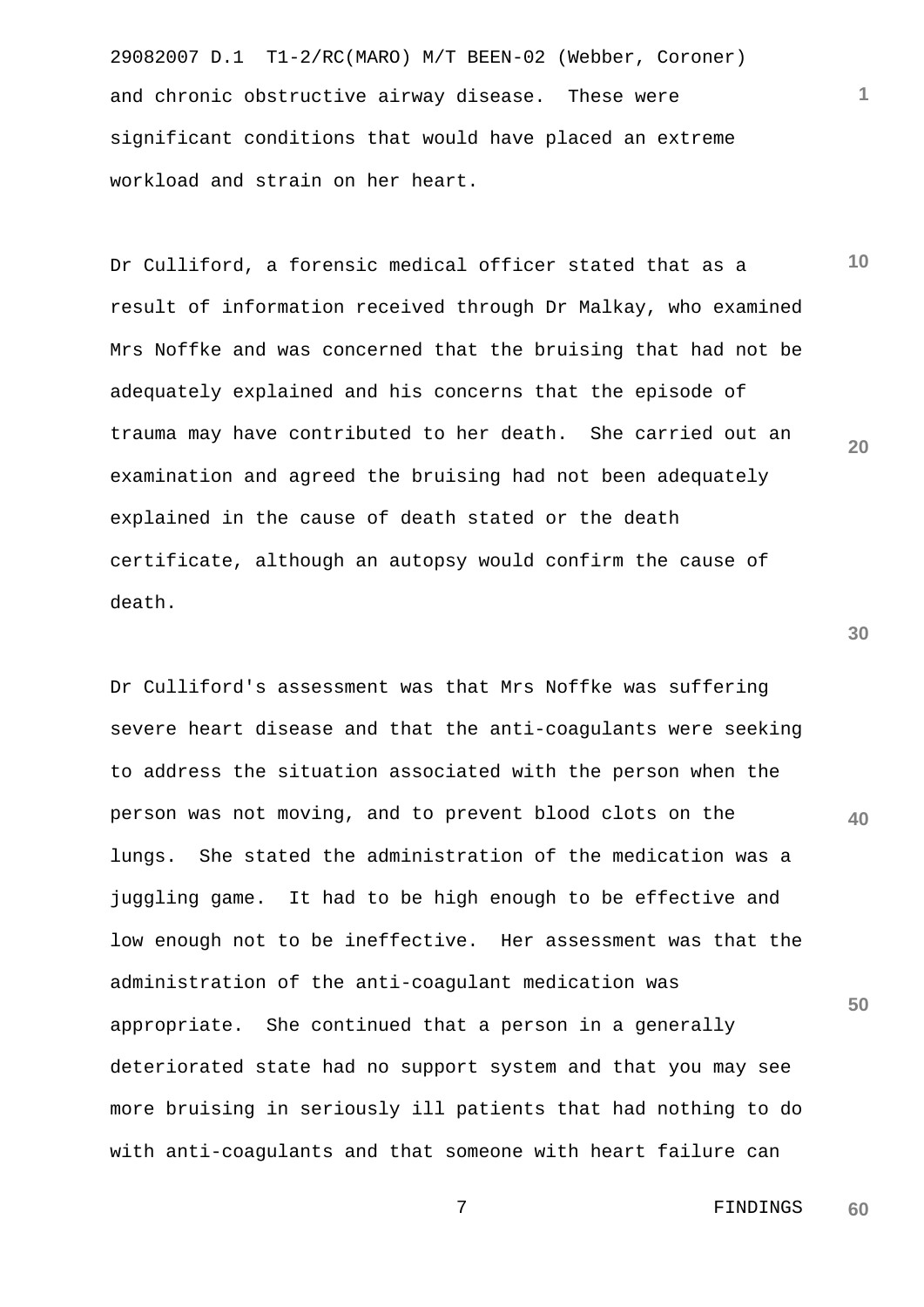29082007 D.1 T1-2/RC(MARO) M/T BEEN-02 (Webber, Coroner) **1** give a higher degree of bruising. She stated that there could be two causes for the bruising. One, local injection sites, she said a lot of bruises were related to injection sites; and two, as a result of the collection of blood.

Dr Culliford also commented on the report of Dr Calloway and thought that her assessment was appropriate as her knowledge was far better than her own. She felt that these treatment was appropriate and after reading through the notes stated that had she had access to the notes, the whole issue may have been resolved and it would have been easier to make a decision at an earlier stage.

**40 50**  Dr Bentley was a clinical haematologist and he viewed and summarised Mrs Noffke's record during her in-patient treatment. His assessment was that she was an extremely unwell lady prior to admission. She was extremely ill and was treated in an intensive care setting over a number of days. He found that the medications employed to counter a potential coronary artery thrombosis were appropriate and that the does administered were appropriate for the patient's weight. His first concerns was suspect bleeding and there was evidence of internal bleeding, which should have been suspected. He stated that the internal bleeding was related to the administration of the anti-coagulant medication. He agreed that to stop the anti-coagulant treatment would have been

**10** 

**20**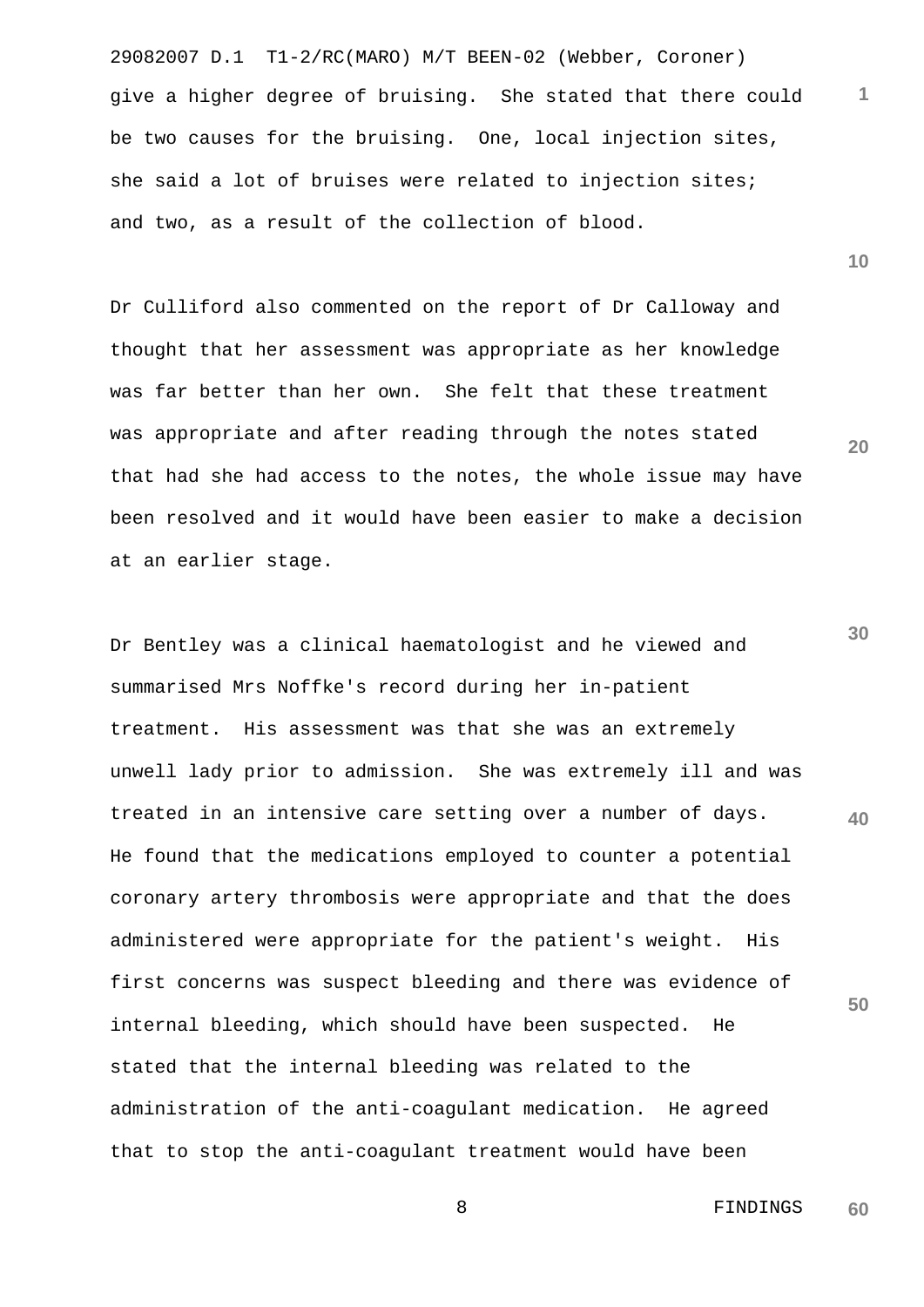29082007 D.1 T1-2/RC(MARO) M/T BEEN-02 (Webber, Coroner) hazardous and risky, due to the very unstable condition. The difficulty in detecting such bleeding is born out by Dr Bentley's evidence, that volumes of 500 millilitres of blood may not even be detected on CT scans.

We then have the evidence of Dr Calloway, a specialist in internal medicine, who also reviewed the records and provided a statement. Her opinion was that the haemoglobin readings suggested no significant inter abdominal bleeding had occurred prior to the 9th of May. Her assessment was that Mrs Noffke had probably died of cardiac arrest in the context of multiple medical problems, poor functional status and severe underlying coronary artery disease, which was exacerbated by a new anterial abdominal wall haematoma within a couple of days of death.

**40**  She further stated that Mrs Noffke was appropriately treated with anti-coagulants and anti-palliative therapy in all instances and that the medical treatment was adequate, appropriate and proper.

Dr Mulkay became involved when requested by Serenity Funerals to complete a certificate to cremate and was unsatisfied with the stated cause of death. After - after viewing the body in the light of extensive bruising not mentioned on the death

> 9 FINDINGS **60**

**1**

**10** 

**20** 

**30**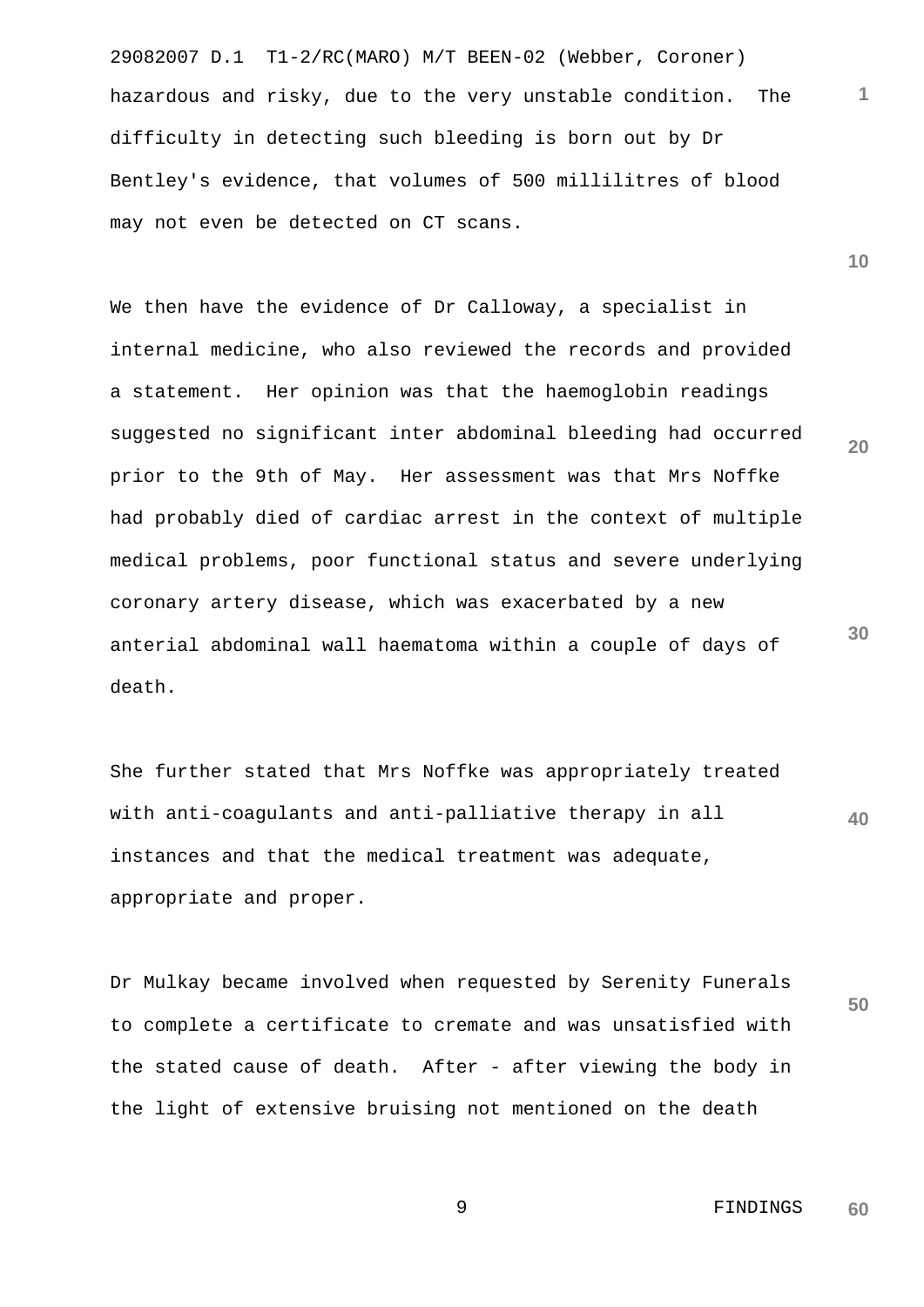29082007 D.1 T1-2/RC(MARO) M/T BEEN-02 (Webber, Coroner) certificate, he referred the matter then to the Coroner and the police.

His evidence was that it was quite likely the bruising on the abdomen was not there when Mrs Noffke died. That bleeding inside the abdomen takes some time to make its way through and would show up two days post mortem. He accepted it would not have been evidence for observance at the time Dr Barry completed the death certificate.

**30 40**  Conclusion: There is no issue with any of the medical evidence that Mr Noffke was extremely ill and unwell and suffered from a number of medical conditions when she was admitted on the 29th of April and, after an initial examination, was treated in the intensive care unit. There is also no issue as to the cause of death set out in the autopsy report of Dr Williams. It is accepted by all the independent medical specialists who have viewed the records, that the anti-coagulant medication and the doses that were administered were appropriate. These opinions support Dr Barry, who stated in her evidence that such treatment was quite normal.

The main concerns of the independent assessments were the suspect bleeding. However, the evidence of Dr Barry that she had, on two occasions, after Mrs Noffke had been transferred to her care, examined her and could not detect any masses and

> 10 FINDINGS **60**

**50** 

**1**

**10**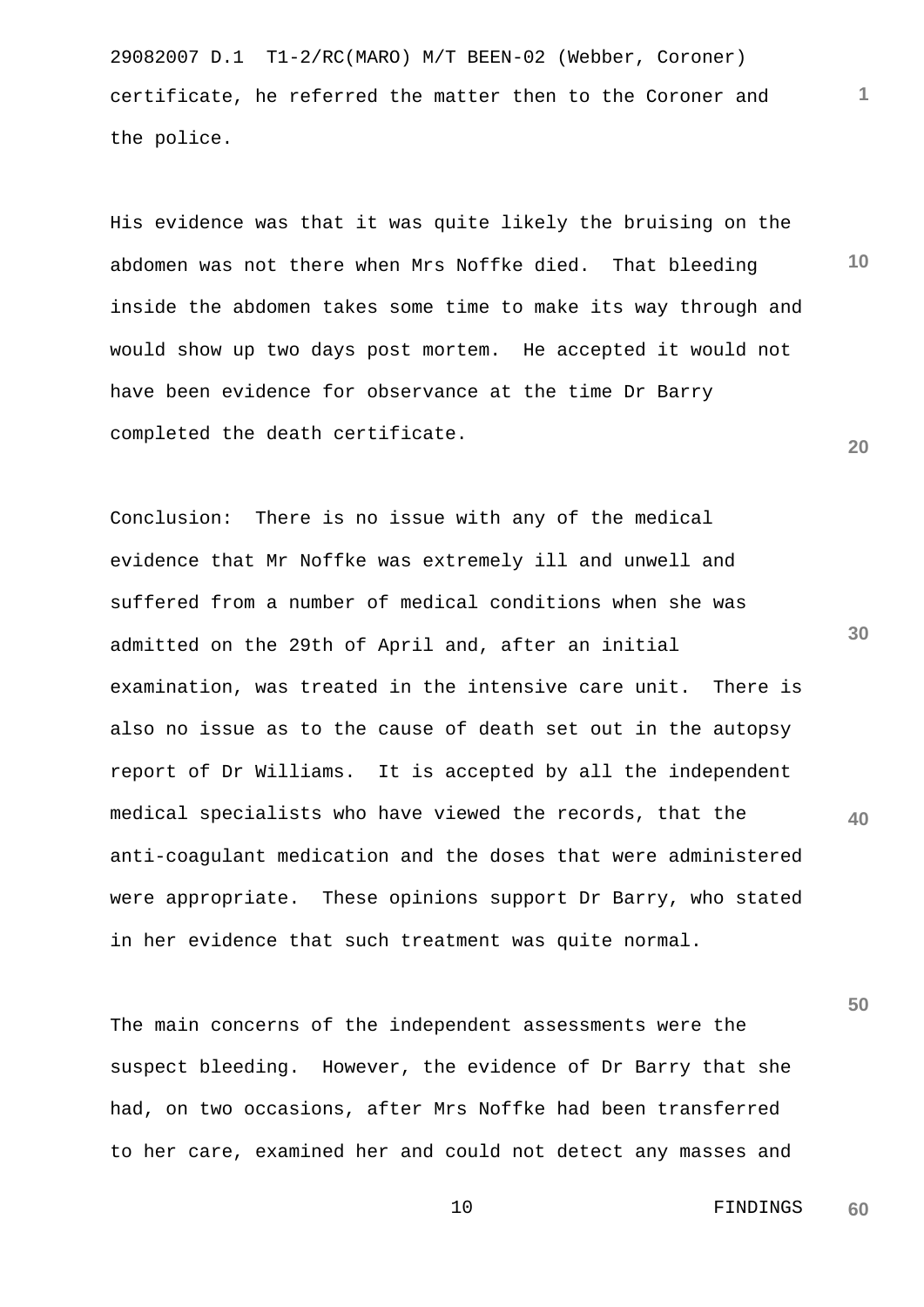29082007 D.1 T1-2/RC(MARO) M/T BEEN-02 (Webber, Coroner) that during one of these examinations, Mrs Noffke was awake and made no complaint of pain. Confirms Dr Barry's evidence that she was aware of the invasive risk of the anti-coagulant treatment.

The difficulty in detecting any bleeding was addressed by Dr Williams when she stated that she, during the autopsy was unable to discover any cause or reason for the bleeding and she stated further, as I previously said that there was nothing obvious. It was quite difficult and pretty much impossible to detect.

Further, the evidence of Dr Bentley that masses of 500 millimetres of blood may not even be detected on CT scans, also supports Dr Barry.

**40 50**  Although it is accepted that the anti-coagulant medications contributed to the cause of the bleeding, it is also accepted that to stop the treatment would have been extremely risky when considering Mrs Noffke's medical condition. It was also accepted by all specialists that the bruising that became apparent was a result of the abdominal wall haematoma. The evidence of Dr Mulkay that it was quite likely not apparent at the time of death. This would support the assessment of Dr Calloway, that suggests that no significant inter abdominal bleeding had occurred prior to the 9th of May and then the

> 11 FINDINGS **60**

**10** 

**1**

**20**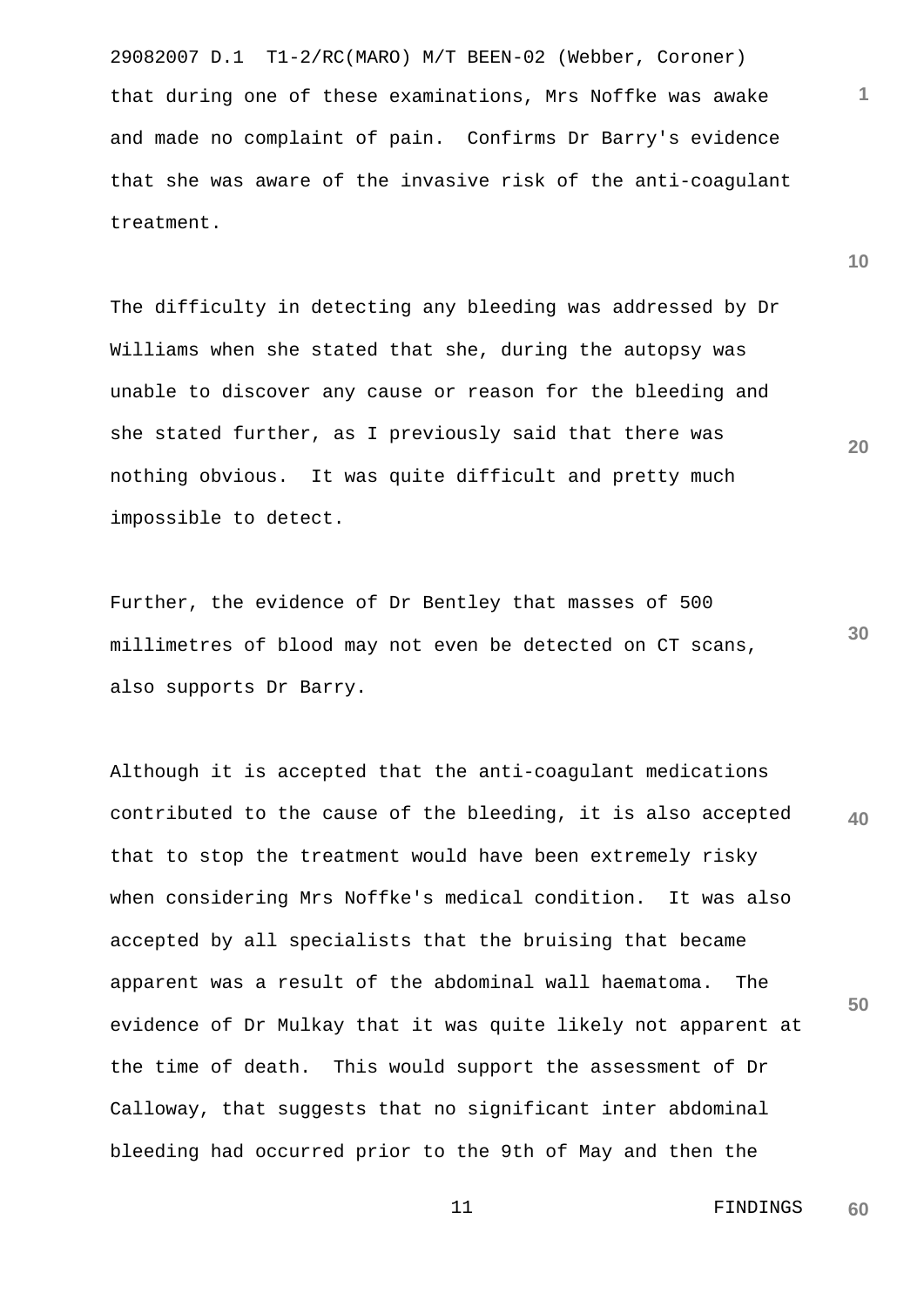29082007 D.1 T1-2/RC(MARO) M/T BEEN-02 (Webber, Coroner) evidence of Dr Culliford that a lot of bruising would only occur after a period of 18 hours.

**10 20 30**  I am satisfied that there was no person at fault; that Mrs Noffke was extremely unwell and was in a serious condition when she was admitted to hospital and placed in the intensive care unit; that the care, the medication and the doses that were administered were appropriate; that her condition required aggressive treatment and that any risk of the anticoagulant therapy were far outweighed by the benefits of such treatment. I am also satisfied that the treating medical personnel were aware of the possible complications associated with the use of anti-coagulants and that they were sufficiently monitored.

I therefore find that Veronica Margaret Noffke died at the Logan Hospital on the 10th of May 2005; that the cause of death was coronary atherosclerosis. Other significant conditions included hypertension, previous cerebrovascular accidents, chronic obstructive airway disease; anterior abdominal wall haematoma and anti-coagulant therapy.

**50** 

**40**